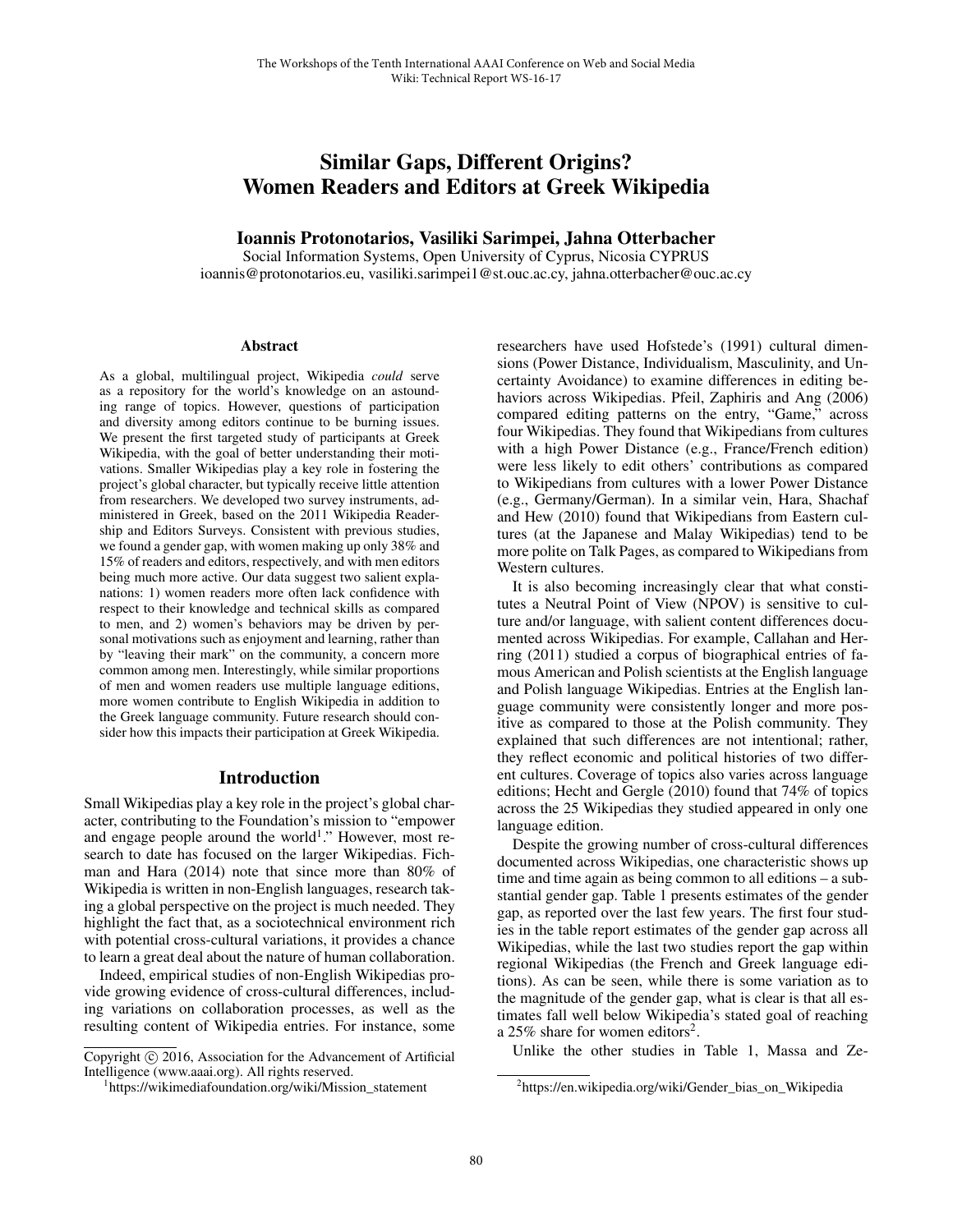|                           | Readers           |       | Editors |       |
|---------------------------|-------------------|-------|---------|-------|
|                           | Men               | Women | Men     | Women |
| <b>UNU-MERIT</b>          | 68.9              | 30.5  | 86.7    | 12.7  |
| Survey (Glott,            |                   |       |         |       |
| Schmidt, and              |                   |       |         |       |
| Ghosh 2010)               |                   |       |         |       |
| Wikimedia Foun-           | $\overline{56.0}$ | 44.0  | 90.0    | 9.0   |
| dation Survey             |                   |       |         |       |
| (2011)                    |                   |       |         |       |
| Wikipedia Gender          |                   |       | 84.0    | 16.0  |
| Gap Revisited             |                   |       |         |       |
| (Hill & Shaw,             |                   |       |         |       |
| 2013)                     |                   |       |         |       |
| Massa $\overline{\&}$ Ze- |                   |       | 82.6    | 17.4  |
| lenkauskaite              |                   |       |         |       |
| (2014)                    |                   |       |         |       |
| <b>Bourdeloise</b><br>&   | 61.5              | 38.5  | 81.4    | 18.6  |
| Vincente $(2014)$         |                   |       |         |       |
| (French Wiki)             |                   |       |         |       |
| Greek Wiki survey         | 62.5              | 37.5  | 85.2    | 14.7  |
| (2015)                    |                   |       |         |       |

Table 1: Estimated percentage of participants by gender.

lenkauskaite (2014) did not rely on survey data but rather, they studied editors' profiles in order to estimate the gender gap. Specifically, they studied the 27 language communities with at least 20.000 active editors. They found that, of editors who disclose their gender, 17.4% are women. It is, of course, well known that users are often reluctant to disclose their gender online; in fact, women may even opt for a male or gender-neutral name as to avoid unwanted attention or harassment (Herring 1999). Indeed, Massa and Zelenkauskaite estimated that only 4.85% of participants at the English Wikipedia disclosed their gender, as compared to 22.58% of participants at the Russian language edition. Nonetheless, it is of interest that their study produced estimates close to those of Hill and Shaw (2013) , who developed a technique for correcting previous survey estimates for non-response bias.

Another intriguing aspect of the Massa and Zelenkauskaite study is that they demonstrated a correlation between culture and the gender gap. In particular, they examined estimates from the 2011 UNESCO report on "Women in Science3". Arguing that UNESCO's definition of *researchers* as "professionals [who engage] in the conception or creation of new knowledge, products, processes, methods and systems, as well as in the management of these projects," is much in sync with Wikipedians' conceptions of their role, they compared women's participation in research with their share of Wikipedia editorship, across a number of different regions and language editions.

There appears to be a moderate, negative correlation between the Wikipedia gender gap and women's participation in research. Table 2 provides examples from Massa and Zelekauskaite's results, showing some of the Wikipedias with relatively small/large gender gaps. Their results suggest

| Region / Wikipedia         | $\%$ women  | $\%$ women        |
|----------------------------|-------------|-------------------|
|                            | researchers | editors           |
| Slovenia/Slovenian         | 35.1        | 39.9              |
| Estonia / Estonian         | 41.7        | 38.1              |
| Lithuania/Lithuanian       | 51.4        | 36.2              |
| Malaysia / Malay           | 37.7        | $\overline{31.3}$ |
| <b>Brazil</b> / Portuguese | 48.0        | 25.9              |
| Portugal / Portuguese      | 43.0        | 25.9              |
| Germany / German           | 23.2        | 15.2              |
| Austria / German           | 26.4        | 15.2              |
| Korea / Korean             | 15.6        | 13.9              |
| Turkey / Turkish           | 36.3        | 13.6              |
| Iran / Persian             | 26.6        | 11.1              |

Table 2: Wikipedias with relatively small/large gender gaps (Massa and Zelenkauskaite 2014) .

that the gender gap is sensitive to cultural factors and underscore Fichman and Hara's call to researchers to venture beyond the largest communities in order to better understand who participates at Wikipedia and why.

# Case study: Greek Wikipedia

In the spirit of better understanding the global nature of the Wikipedia project and community, and in order to understand how issues of diversity and representation differ across cultures and languages, the current study focuses on a small Wikipedia. We present the first targeted study of Greek Wikipedia<sup>4</sup> readers and editors. While Greek Wikipedia participants have provided their data in previous multi-edition studies (e.g., the 2010 UNU-MERIT survey reported 113 Greek Wiki respondents), to our knowledge this is the first study to focus specifically on this community using a Greek language survey instrument. In addition, it can be noted that the community was not included in the Massa and Zelenkauskaite study, due to its small size.

Greek Wikipedia can be described as a regional Wikipedia; topics of both international and local interest are covered, and are often documented with local, Greeklanguage sources (Otterbacher 2014). At the time of writing, it ranks  $52<sup>nd</sup>$  in size among the 281 language editions known to be currently active<sup>5</sup>. It contains a total of  $114,860$ entries and has 855 active users (i.e., registered editors who have made one or more edits in the last month $6^{\circ}$ . The small size of the community is not unexpected, given that Modern Greek itself is not a widely spoken language, being associated primarily with Greece, Cyprus and the Greek diaspora.

## Methodology

The study was conducted by students and faculty of the Open University of Cyprus. Two survey instruments were created, based on the 2011 Wikipedia Readership and Editor

<sup>3</sup> http://www.uis.unesco.org/FactSheets/Documents/ fs14-women-science-2011-en.pdf

<sup>4</sup> https://el.wikipedia.org/

<sup>5</sup> https://en.wikipedia.org/wiki/List\_of\_Wikipedias 6 Ibid.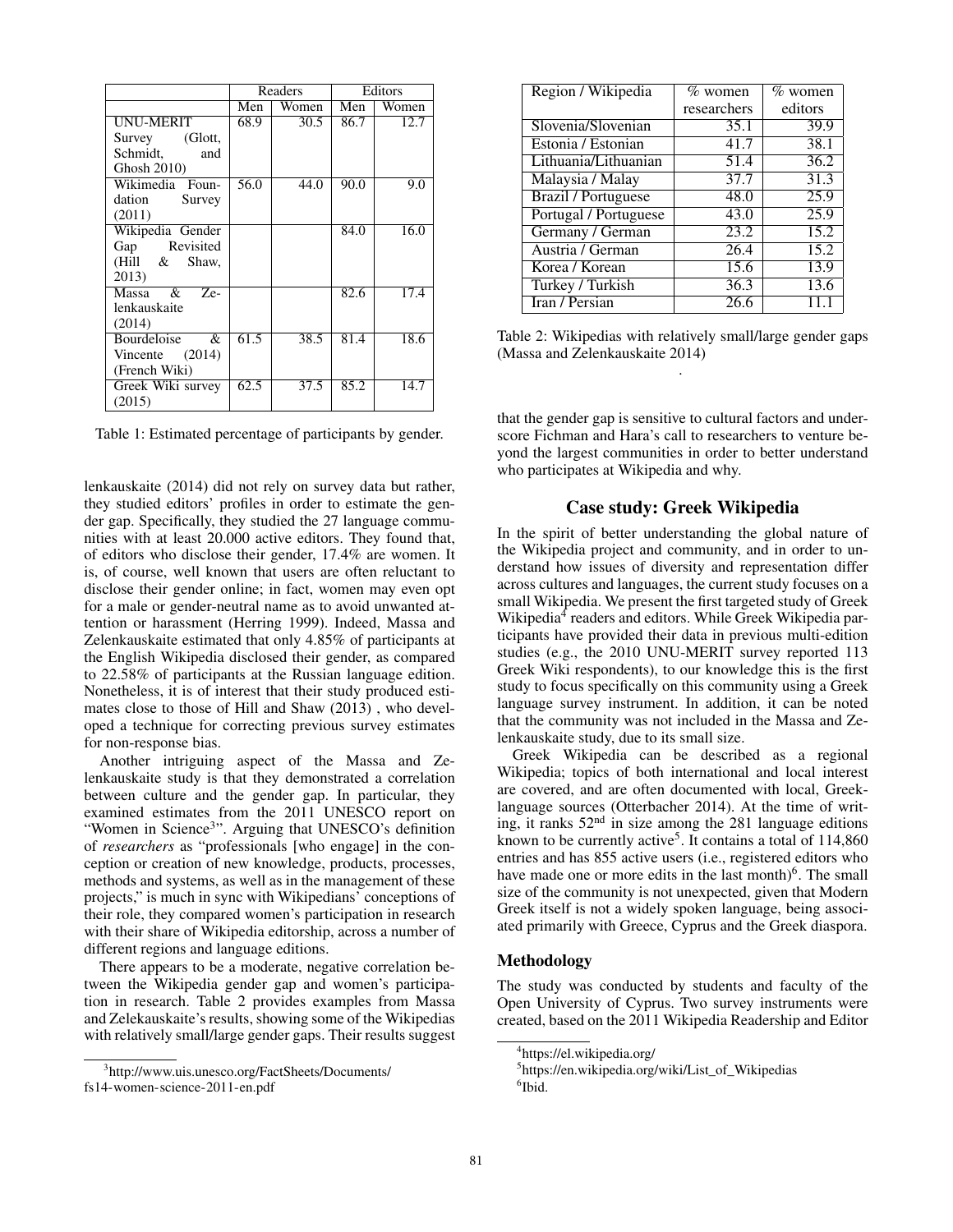surveys, in the Greek language. More specifically, the Editors survey consisted of three sections. The first consisted of six demographic items. The second section contained 10 questions that gauged their level of participation. Questions in the first two sections used closed-form responses. The third section contained 11 open-form items, which focused on respondents' motivations for participating, as well as their understanding of and feelings toward social norms in the community.

The Readership survey also consisted of three sections, all of which consisted of closed-form questions. The first contained five demographic questions. The second section posed 12 questions to respondents in order to gauge their experiences as Readers as well as their extent of participation. Finally, the third section aimed to understand readers' reasons for using Wikipedia and for not deciding to edit, as well as their views toward Wikipedians (i.e., editors) and the process of editing entries.

#### Recruitment of participants

A banner was placed at the Greek Wikipedia landing page during the first two weeks of December 2015. When a potential participant clicked on the banner, this brought him or her to a prescreening item; those who indicated that they had an active account at Wikipedia and had made *at least one edit at Greek Wikipedia,* were directed to our Editors' survey, while all others were directed to our Readership survey. We also recruited Editors for participation in semi-structured interviews; however, our current study focuses on the analysis and presentation of our survey data, and in particular, the items that shed light on the demographic characteristics of Greek Wikipedians and readers, their motivations for editing, and/or reasons for not editing.

#### Responses

We received a total of 359 responses to our Readership survey, and 78 responses to our Editors survey. For the purposes of the current analysis, we have removed the data of respondents who did not disclose their gender. This left a total of 344 Readers (215 men; 129 women) and 61 Editors (52 men; 9 women).

While it is difficult to gauge the population size of Greek Wikipedia readers, based on the figure of 855 active editors, we can say that we reached just over 9% of them. Of these, 78% disclosed their gender in survey responses. In addition, it must be noted that our very small sample of women editors (n=9 of an estimated 126 active women editors) means that we should interpret the results concerning gender differences among editors as being of an exploratory nature. Researchers have previously found that non-response bias led to overestimation of the Wikipedia gender gap (Hill and Shaw 2013). This is likely an issue in our study as well. However, unlike in the Hill and Shaw study, we are currently unaware of another survey that could be used in order to calculate a correction; this should be addressed in future work.

#### Readers and Editors at Greek Wikipedia

Table 3 presents the distribution of readers and editors by age and gender. Our estimates of the gender gap among

|           | Readers |         | Editors |       |
|-----------|---------|---------|---------|-------|
| Age       | Men     | Women   | Men     | Women |
| (years)   | $n=215$ | $n=129$ | $n=52$  | $n=9$ |
| 16        | 12.8    | 4.7     | 8.2     |       |
| $16 - 20$ | 6.4     | 5.5     | 8.2     |       |
| $21 - 35$ | 21.8    | 21.2    | 27.9    | 6.6   |
| $36 - 50$ | 12.5    | 4.1     | 29.5    | 4.9   |
| 51-65     | 5.8     | 1.7     | 11.5    | 1.6   |
| >65       | 3.2     | 0.3     |         | 1.6   |
| ATI       | 62.5    | 37.5    | 85.3    | 147   |

Table 3: Percent of respondents in each age/gender group.

| # Edits                  | Men $(n=52)$ | Women $(n=9)$      |
|--------------------------|--------------|--------------------|
| 1 to $10$                | 4(7.7%)      | $2(22.2\%)$        |
| $\overline{11}$ to $100$ | 7(13.5%)     |                    |
| 101 to 1,000             | $8(15.4\%)$  | $\sqrt{2(22.2\%)}$ |
| 1.001 to $10.000$        | $12(23.1\%)$ | $2(22.2\%)$        |
| >10.000                  | 16(30.7%)    | $1(11.1\%)$        |
| <b>NA</b>                | $5(9.6\%)$   | $2(22.2\%)$        |

Table 4: Number of total edits made by editors (count and  $\%$ ).

readers and editors are comparable to previous estimates, as shown in Table 1. As expected, the gender gap is much more pronounced among editors as compared to readers.

We found a substantial number of young women readers, as 35 (27% of all women reader respondents) reported being under the age of 20. However, all of our women editor respondents were older than 20 years. Five of our nine women editors were 36+ years old. These findings resonate with the 2011 Editor Study report, which states that "editors are older than believed," with 28% indicating their age as 40+ (p. 19). Likewise, a large fraction of editors (41%) report being men who are 36+. However, we also find younger men contributing, with 16% of editor respondents being men under 20 years old. Among readers, the age distributions for men and women were similar, with the mode response being the 21-35 years age group.

## Level of Participation

Respondents who took our Editor Survey also answered questions concerning the intensity of their participation at Wikipedia. Table 4 shows the distribution of responses concerning the number of total edits made. The men who responded to our survey are very active according to their selfreports, with more than half having made more than 1.000 edits. In contrast, only three women editors reported this degree of activity. Likewise, as shown in Table 5, men participants reported creating more new entries, with over half having created more than 50 entries.

Table 6 details the language editions that respondents report using. Given that the English edition is the largest, we focus on respondents' participation in this community. What is of particular note is that fact that while men and women report similar rates of reading at English Wikipedia, that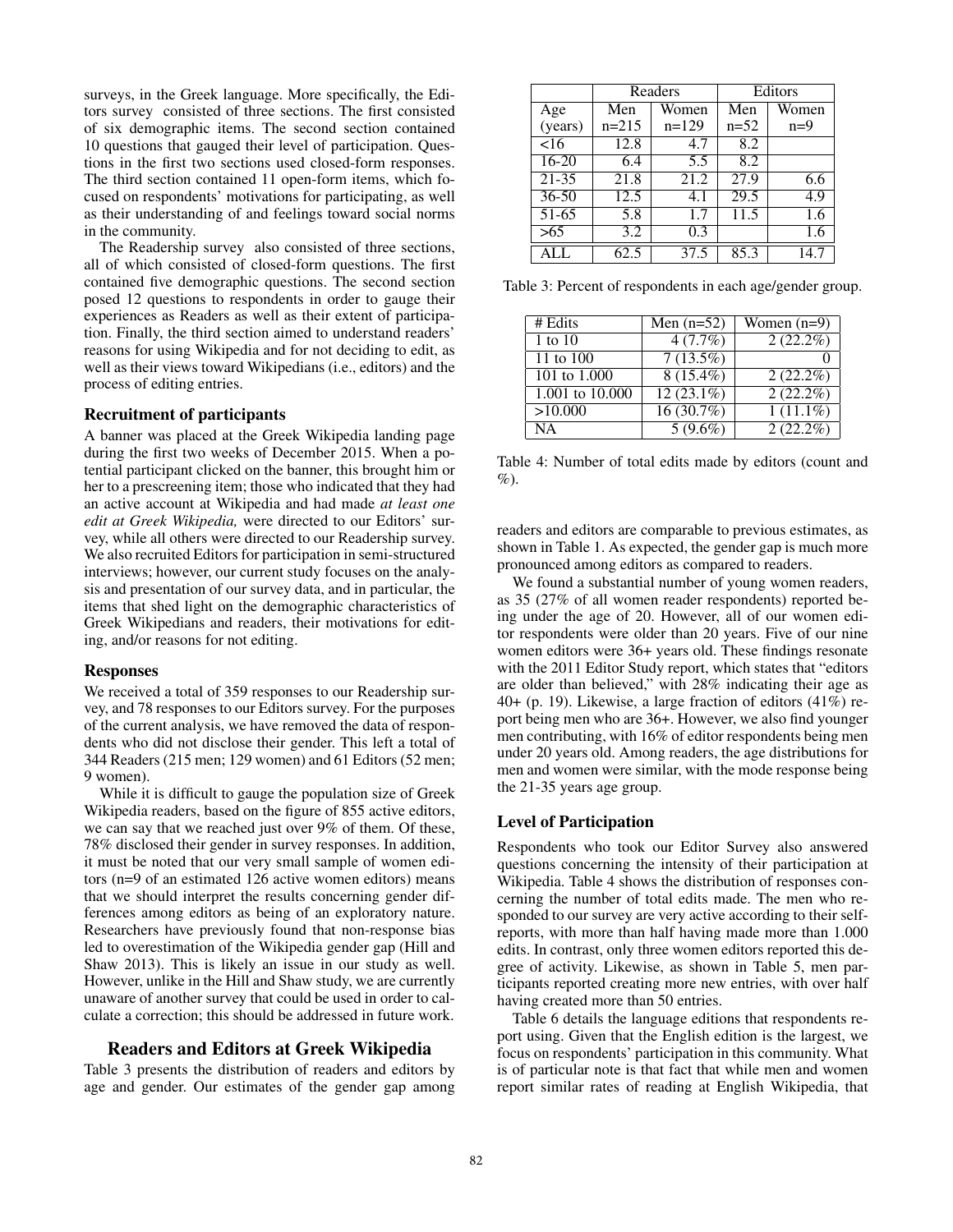| # New entries | Men $(n=52)$ | Women $(n=9)$ |
|---------------|--------------|---------------|
|               | $2(3.9\%)$   |               |
| 1 to $10$     | $15(28.8\%)$ | $5(55.6\%)$   |
| 11 to $50$    | 7(13.5%)     | 3(33.3%)      |
| 51 to 100     | 4(7.7%)      | $1(11.1\%)$   |
| >100          | 23 (44.2%)   |               |
| NΑ            | $1(1.9\%)$   |               |

Table 5: Total new entries made by editors (count and %)

|                              | Readers |         | Editors                 |       |
|------------------------------|---------|---------|-------------------------|-------|
|                              | Men     | Women   | $\overline{\text{Men}}$ | Women |
|                              | $n=215$ | $n=129$ | $n=52$                  | $n=9$ |
| English                      | 67.9    | 69.0    | 59.6                    | 77.8  |
| German                       | 5.1     | 1.6     | 1.9                     |       |
| French                       | 2.8     | 3.9     | 1.9                     |       |
| Italian                      | 0.9     | 3.1     | 1.9                     |       |
| Spanish                      | 0.9     | 2.3     |                         |       |
| $\overline{\text{Finn}}$ ish |         | 0.8     | 1.9                     |       |
| Norwegian                    |         | 0.8     |                         |       |
| Russian                      |         | 0.8     |                         |       |
| Japanese                     | 0.5     |         |                         |       |
| Latin                        | 0.5     |         |                         |       |
| Turkish                      | 0.5     |         |                         |       |

Table 6: Percent of respondents who participate in other language communities.

women editors are more active at the English Wikipedia as compared to men. The difference is not statistically significant; however, we believe it warrants further investigation. The 2011 Editor Survey also reports that the majority of editors worldwide contribute to more than one edition, with 76% editing in English (pp. 32-33).

#### Reasons for not contributing

We now consider possible roadblocks inhibiting readers at Greek Wikipedia from becoming editors. Table 7 details the most common responses to the closed-form question "*What are the reasons you have not yet edited an entry at Wikipedia?*" Respondents were asked to choose as many answers as apply. In Table 7, answers are ordered by decreasing significance in the differences by gender (i.e., magnitude of the test statistic), per the Z-test for two population proportions.

As can be seen, there are some salient differences between the responses of men and women readers. Lack of technical skills, but also information to contribute, appears to be an issue. Consistent with previous research (Collier and Bear 2012), responses suggest that women may have less confidence in their skills as compared to men respondents.

A difference that is arguably less expected is that women more often reported being satisfied to participate as readers, without any intention of evolving onto the role of editors. It can be noted that in the 2011 Readership Survey, this reason is cited as being the most prominent one for not editing; however, a gender breakdown is not provided. Many community designers aim to create mechanisms to encourage

|                            | Men     | Women   | Z        |
|----------------------------|---------|---------|----------|
|                            | $n=215$ | $n=129$ |          |
| I didn't realize that      | 5.1     | 13.2    | $-2.66*$ |
| Wikipedia can be edited    |         |         |          |
| I am satisfied with the    | 18.6    | 28.7    | $-2.32*$ |
| role of reader             |         |         |          |
| I don't know how to edit   | 10.7    | 17.1    | $-1.70*$ |
| Lack of information to     | 24.2    | 31.0    | $-1.38$  |
| contribute                 |         |         |          |
| Fear that my contributions | 10.2    | 7.8     | 0.74     |
| will be deleted            |         |         |          |
| It's too difficult to edit | 7.9     | 6.2     | 0.59     |
| Fear of making a mistake   | 36.3    | 38.0    | $-0.32$  |
| Don't want to edit others' | 23.3    | 24.8    | $-0.32$  |
| work                       |         |         |          |
| Lack of free time          | 30.7    | 31.8    | $-0.21$  |
| I lack the proper          | 7.0     | 6.2     | 0.29     |
| qualifications             |         |         |          |
| Not needed; others do the  | 10.2    | 10.1    | 0.03     |
| work                       |         |         |          |

Table 7: Top reasons why readers haven't become editors (% participants) (\*p<.05)

readers to evolve in their participation, gradually increasing their responsibilities such that they could eventually take on leadership roles (Preece and Shneiderman 2009). As such, this result is rather troubling in light of Wikipedia's aim to close the editorship gender gap.

As explained by Collier and Bear (2012), the difference in the amount of free time that men and women have at their disposal has often been cited as a possible reason for the Wikipedia gender gap. For instance, they note that even in relatively progressive households where both heterosexual partners hold university faculty positions, that household labor falls more on women than men (Suitor, Mecom, and Feld 2001). Nonetheless, Collier and Bear's study did not support the hypothesis that lack of free time prevents women from editing at Wikipedia.

Similarly, our data do not suggest that lack of free time contributes to the gender gap at Greek Wikipedia. Around one-third of men and women cited a lack of free time as a reason they do not participate as editors. Furthermore, readers were posed a follow-up question, "*Hypothetically, if you were to one day become a Wikipedia editor, how much time would you be willing to devote each week*?" to which responses showed no salient gender differences. The majority of men and women readers expressed willingness to volunteer up to two hours per week at Wikipedia, with very few being willing to volunteer more than two hours.

Readers were also asked to indicate which factors would make them more likely to contribute to Wikipedia. Table 8 shows the distribution of responses. As can be seen, the most salient difference here has to do with the feeling that one's efforts will leave a lasting mark on the community. Twice as many men indicated that they would be more likely to contribute if they knew that their work would be kept and valued by others. In other words, our men readers were more concerned than women that their contributions could be reverted by others. Table 8 also reinforces the findings from Table 7,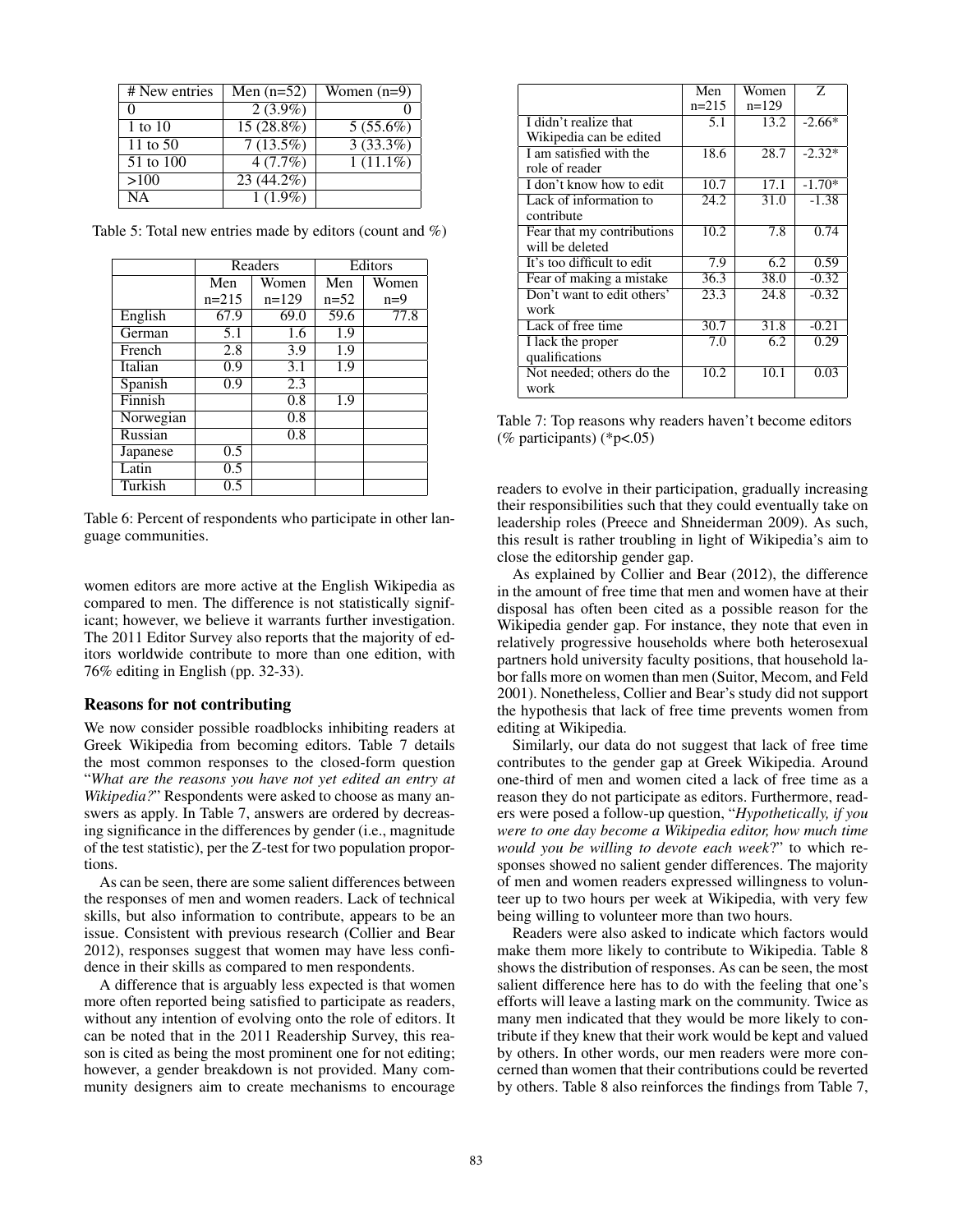|                         | Men     | Women   | 7.        |
|-------------------------|---------|---------|-----------|
|                         | $n=215$ | $n=129$ |           |
| Being confident that    | 27.9    | 14.7    | $2.81**$  |
| contributions<br>my     |         |         |           |
| would be valued and     |         |         |           |
| kept                    |         |         |           |
| Having deep knowl-      | 48.4    | 62.8    | $-2.59**$ |
| edge or specialization  |         |         |           |
| in particular areas     |         |         |           |
| A more friendly and     | 30.2    | 20.2    | $2.04*$   |
| usable editing environ- |         |         |           |
| ment                    |         |         |           |
| Someone who could       | 39.1    | 45.7    | $-1.20$   |
| help show me how to     |         |         |           |
| contribute              |         |         |           |
| Compensation (sym-      | 16.7    | 19.4    | 0.26      |
| bolic or financial) for |         |         |           |
| my work                 |         |         |           |

Table 8: Factors/changes that would make contribution more likely (% participants). (\*p<.05; \*\*p<.01)

in that women readers may lack the confidence needed to contribute (i.e., feel that they do not have enough knowledge or information).

## Images of Wikipedians

Finally, we gauged readers' views of "Wikipedians," as one's views of the members of a group can affect the extent to which he or she feels encouraged to join it (Antin 2011). First, readers were asked to indicate whether or not they had "*formed an image or opinion as to who the Wikipedia editors are*." Slightly more men than women answered affirmatively (25% versus 18%, respectively). These respondents were invited to explain their views of Wikipedia Editors; 20 women and 34 men completed this field.

Several explanations (those of eight women and eight men) expressed the view that "anyone" could become a Wikipedia editor. Interestingly, we found no negative views of Wikipedians in the women's explanations. In contrast, three of the men's explanations were quite negative:

- *•* "Very few [Wikipedians] are good, some are ideological fanatics who do a lot of damage and obviously, some are self-serving."
- *•* "Entries are edited by users who do not understand the respective topic."
- *•* "I would separate Wikipedians into two categories. The first consists of people interested in the dissemination of knowledge in society. They produce the highest quality and well-documented entries. The second set consists of those who try to use Wikipedia as a propaganda tool, promoting their own social, political and religious views, in the form of 'information.'"

One could venture to say that these readers have interpreted the openness of Wikipedia in a negative light, such that uninformed and self-serving individuals are allowed to contribute and possibly influence others. We could contrast such views against those described by Antin (2011), who interviewed readers and "infrequent contributors" about their views on Wikipedians. Antin notes that the majority of participants in his study described a belief that because Wikipedia relies on voluntary contributions and participants' "intrinsic motivations," that its information is somehow "pure" and trustworthy. Given that our respondents provided only short answers in our current study, future work should probe such negative views of readers further.

## Motivations for contribution

Our editors' survey posed open-ended questions to participants in order to learn about their motivations. Here, we explore their responses to the most general question posed, "*Why do you contribute to Wikipedia*?"

We first found all key words used by editors in their responses. We considered the entire corpus of answers provided by all editors; the men contributed a total of 1,397 words across their 52 responses, while women wrote a total of 219 words across nine responses. We stemmed all words in the corpus, and found the respective wordcounts across all 61 responses. We identified the sets of words in Table 9 as being the most frequently occurring content words. We then found the percentage of men and women editors that used each set of words in their answers. Because of the small number of women editors, we are unable to test for statistically significant differences and thus, we view these initial results as exploratory in nature, which can help guide our future work.

As can be seen, for most sets of key words, there were small differences between the percentage of men and women editors who used them. In their responses as to why they contribute, many editors mentioned values related to the Wikipedia project, such as it being a free and open resource; similarly, many used words relating to community values, the spirit of teamwork, and volunteering. According to Rafaeli and Ariel (2008), at Wikipedia "the rhetoric of community is to be found everywhere." Therefore, it is not surprising that we also found strong perceptions of community among our respondents. In addition, as expected, words relating to knowledge and information were mentioned equally as often by men versus women.

Only two sets of words suggest interesting differences with respect to their frequency of use by men and women. Women, more so than men, used words relating to enjoyment or pleasure. In addition, more women used words related to learning in their explanations of why they contribute to Wikipedia. Although we posed respondents with openended questions, our results resonate with those of previous studies. For instance, in the 2011 Editors Survey, respondents responded to a closed-ended item concerning the reasons they continue to edit. Frequent reasons cited included liking the idea of volunteering and sharing knowledge (71% of respondents), believing that information should be free (69%), and that editing is simply fun (60%). In an earlier study, Nov (2007) found that "fun" was the motivational factor most closely correlated to participants' levels of contributions at Wikipedia.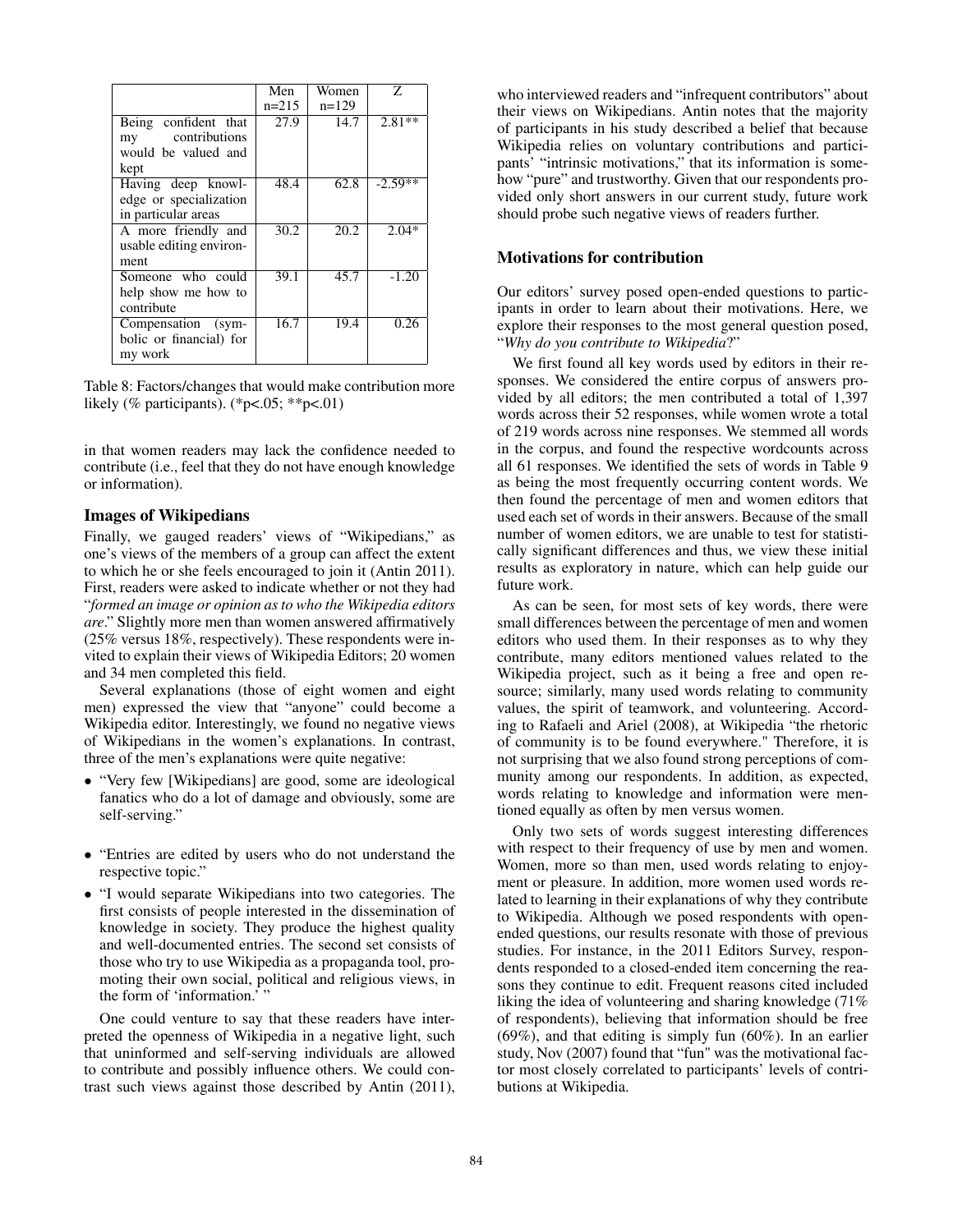|                          | Men                     | Women       |
|--------------------------|-------------------------|-------------|
|                          | $n=52$                  | $n=9$       |
| Enjoyment / enjoy        | $5(9.6\%)$              | $4(44.4\%)$ |
| Pleasure / pleasing      |                         |             |
| Ευχαρίστηση / Ευχαριστεί |                         |             |
| / Ευχαριστιέμαι          |                         |             |
| Απόλαυση / Απολαμβάνω    |                         |             |
| Learning / learn         | $6(11.5\%)$             | 3(33.3%)    |
| Μαθαίνω/-εις             |                         |             |
| Μαθήματα                 |                         |             |
| Εκμάθηση                 |                         |             |
| Freedom / free           | $11(21.2\%)$            | $1(11.1\%)$ |
| Open                     |                         |             |
| Ελευθερία                |                         |             |
| Ελεύθερο/-η              |                         |             |
| Ανοιχτό/-ή               |                         |             |
| Community                | 7(13.5%)                | $2(22.2\%)$ |
| Wikipedians              |                         |             |
| Group                    |                         |             |
| Βικιπαιδιστής/-ές        |                         |             |
| Κοινωνία                 |                         |             |
| Κοινό                    |                         |             |
| Κοινόχρηστο              |                         |             |
| Ομαδικότητα              |                         |             |
| Interest / interesting   | 4(7.7%)                 | $1(11.1\%)$ |
| Ενδιαφέρον/-τα           |                         |             |
| Ενδιαφέρει/-ουν          |                         |             |
| Ενδιαφέρομαι             |                         |             |
| Volunteer/-ing           | $\overline{10(19.2\%)}$ | $2(22.2\%)$ |
| Help/-ing                |                         |             |
| Εθελοντισμός             |                         |             |
| Εθελοντικό/-ή            |                         |             |
| Προσφορά                 |                         |             |
| Συνεισφέρω               |                         |             |
| Συνεισφορά               |                         |             |
| Knowledge                | $(36.5\%)$              | 3(33.3%)    |
| Γνώση / Γνώσεις          |                         |             |
| Information / inform     | 6(11.5%)                | $1(11.1\%)$ |
| Πληροφορία/-ίες          |                         |             |
| Πληροφορώ                |                         |             |

Table 9: Counts (and %) of editors using sets of keywords in "why" responses.

## **Discussion**

Inspired by recent work on the editorship gender gap in the context of a global Wikipedia, we presented a targeted study of a small, regional community. In our study of editors at Greek Wikipedia, women represented only 14.7% of respondents. This figure is arguably low as compared to other regional Wikipedias, as reported in Table 2. This is especially true if one takes into consideration that the proportion of women researchers in the corresponding regions (Greece – 36.7% and Cyprus  $37.3\%$ <sup>7</sup>) is close to the levels reported in Eastern European countries, which are often associated with smaller Wikipedia gender gaps. Like previous studies (e.g., Antin et al., 2011), we also found that men editors have higher activity levels; in our study, they reported mak-

ing more revisions as well as creating more new entries, as compared to women.

Given that all estimates of the gender gap still fall short of Wikipedia's stated goal of a 25% editorship contribution for women, it is important to consider the reasons for this gap. The results of our readership and editor surveys at Greek Wikipedia confirmed that some previous findings resulting from research on all of Wikipedia also apply specifically to the Greek language community. For instance, we find no evidence that women have less free time to devote to the project, as compared to men. On the other hand, we do find that *lack of confidence* in what one knows – both in terms of information to contribute, but also in terms of the technical know-how required for editing, prevents more women readers from editing.

Beyond these known explanations, our study revealed some new insights with respect to women's motivations for contributing to Greek Wikipedia. Taking the results of our readership and editor studies together, it appears that women more often read and/or edit Wikipedia for their own personal satisfaction and enjoyment. For instance, fear of one's contribution being reverted was cited as a reason holding back men from editing, while women more often reported simply being happy to remain readers. Likewise, women editors, in their open-ended responses as to why they contribute to Wikipedia, more often used words related to enjoyment and learning, as compared to men. In sum, women's motivations seem to be of a more personal nature, rather than relating to characteristics of the Wikipedia community and their acceptance from others.

## Participation in global Wikipedia

The 2011 Editor Survey, conducted in 21 languages across the Wikipedia community, revealed that the Englishlanguage community is the most popular, with 76% of editors contributing to it (p. 31). The report cited a need to increase the diversity of editors, not only in terms of gender but also in terms of geographical location and language. Specifically, there is awareness that "English Wikipedia draws editors from other projects, sometimes at the expense of less mature projects," (p. 30).

While the difference was not statistically significant, we found it intriguing that more women editors at Greek Wikipedia reported that they also edited at English Wikipedia, as compared to the men editors. We would like to further investigate their behaviors in order to learn what they contribute to each language edition, how often, and the extent to which their participation at English Wikipedia draws their attention away from the smaller community.

#### Limitations

Our study is, of course, subject to the same limitations of most surveys; as we recruited participants via a banner at the Greek Wikipedia landing page, participants needed to opt into our study. This means that participants are likely more invested in the Wikipedia project as compared to nonrespondents and their behaviors and attitudes might not represent participants at large. In addition, it may mean that

<sup>&</sup>lt;sup>7</sup>2015 UNESCO report on "Women in Science", http://www.uis.unesco.org/ScienceTechnology/Documents/ fs34-2015-women\%20in\%20science-en.pdf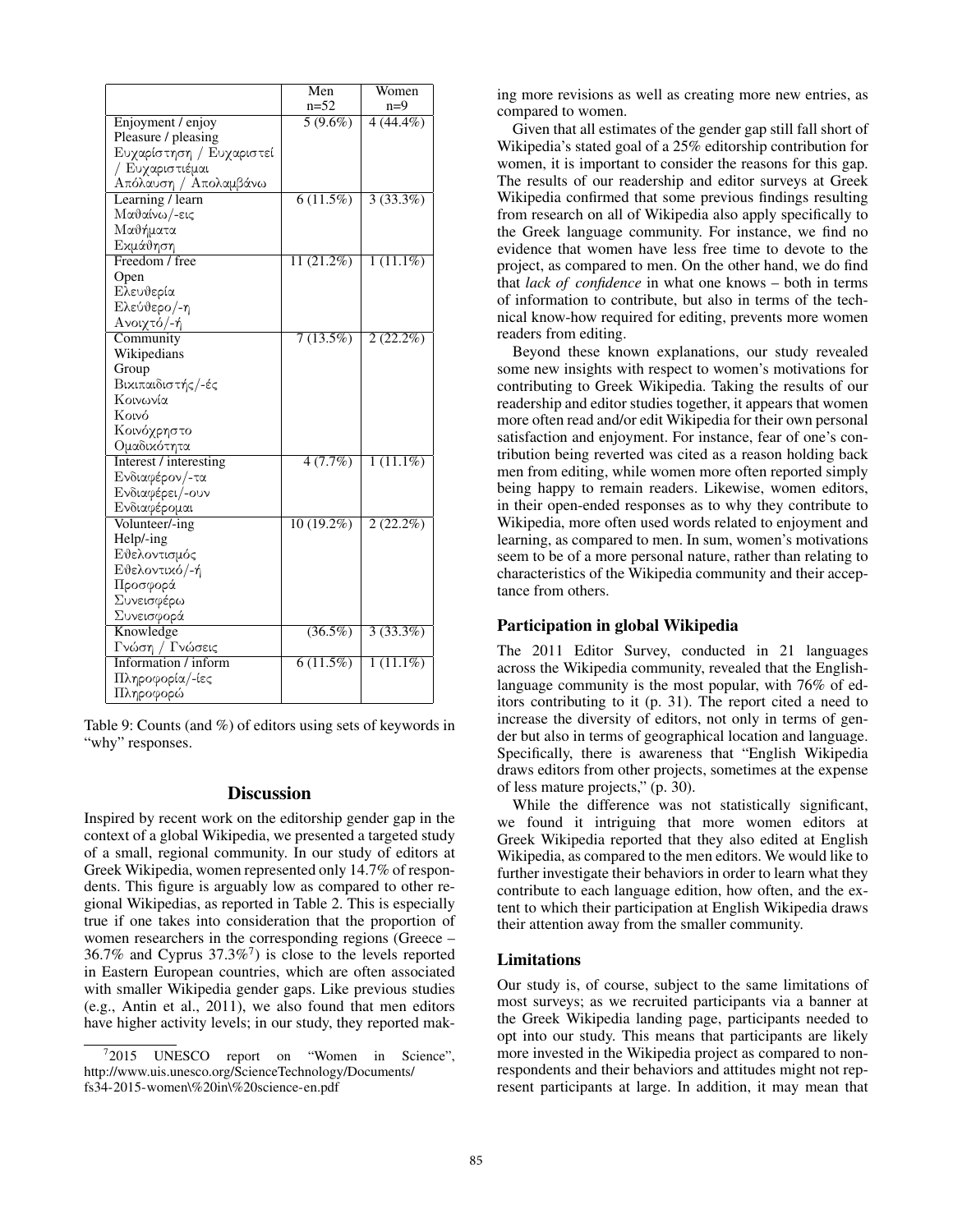we have underestimated the proportion of Wikipedia readers and editors who are women, if in fact women are less likely to participate in a survey (e.g., because they are less interested in Wikipedia as a project or community) (Hill and Shaw 2013). In addition, to date, we do not have observational data that reflect participants' actual behaviors at Wikipedia (e.g., frequency of use or edits made). In other words, we have taken respondents' self-reported behaviors at face value.

# Conclusion

The mission of the Wikipedia project is to engage people around the world, and *could* become our most comprehensive repository of the collective knowledge of humankind. Nonetheless, the project is challenged by issues of participation and diversity, and some have claimed that only "some of all human knowledge" is being recorded (Forte et al. 2012).

In reality, while the gender gap has received much attention in recent years, it is only one of several gaps. Facilitating the creation of "quality content in native languages" is cited in the 2011 Editor Survey report as a goal for the community. However, to achieve this, we need to understand how the demographics of participants vary between regional communities, and the extent to which participation is driven by common motivations. Of course, gender differences must always be kept in mind; interestingly enough, many researchers approach gender itself as a form of culture, associated with particular social norms and language practices (Mulac, Bradac, and Gibbons 2001). Finally, the particular motivations to contribute to local Wikipedias, and the trade-offs between one's participation locally versus globally, at the "main" (i.e., English) Wikipedia, is an area ripe for future study.

## Acknowledgements

We are grateful to the other student researchers involved in the project. In addition, special thanks go to the following administrators and bureaucrats at Greek Wikipedia, who enabled us to place the banner in order to recruit our participants: Konstantinos Stampoulis (geraki), Manos Kefalas (ManosHacker), Sotiris Kilafis (Sotkil) and FocalPoint. In addition, we thank the Workshop organizers for their constructive comments on an earlier draft of this paper.

## References

Antin, J.; Yee, R.; Cheshire, C.; and Nov, O. 2011. Gender Differences in Wikipedia Editing. In *Proceedings of the 7th International Symposium on Wikis and Open Collaboration*, WikiSym '11, 11–14. New York, NY, USA: ACM.

Antin, J. 2011. My Kind of People?: Perceptions About Wikipedia Contributors and Their Motivations. In *Proceedings of the SIGCHI Conference on Human Factors in Computing Systems*, CHI '11, 3411–3420. New York, NY, USA: ACM.

Bourdeloise, H., and Vicente, M. 2014. Wikipedia's contribution: a gender's question. *Global Wikipedia: International and cross-cultural issues in online collaboration, Lanham (MD), Scarecrow Press*.

Callahan, E. S., and Herring, S. C. 2011. Cultural bias in Wikipedia content on famous persons. *Journal of the American Society for Information Science and Technology* 62(10):1899– 1915.

Collier, B., and Bear, J. 2012. Conflict, Criticism, or Confidence: An Empirical Examination of the Gender Gap in Wikipedia Contributions. In *Proceedings of the ACM 2012 Conference on Computer Supported Cooperative Work*, CSCW '12, 383–392. New York, NY, USA: ACM.

Fichman, P., and Hara, N. 2014. Introduction. In Fichman, P., and Hara, N., eds., *Global Wikipedia: International and Cross-Cultural Issues in Online Collaboration*. Lanham: Rowman & Littlefield Publishers, Inc.

Forte, A.; Antin, J.; Bardzell, S.; Honeywell, L.; Riedl, J.; and Stierch, S. 2012. Some of All Human Knowledge: Gender and Participation in Peer Production. In *Proceedings of the ACM 2012 Conference on Computer Supported Cooperative Work Companion*, CSCW '12, 33–36. New York, NY, USA: ACM.

Glott, R.; Schmidt, P.; and Ghosh, R. 2010. Wikipedia Survey: Overview of Results. https://web.archive.org/web/ 20100414165445/http://wikipediasurvey.org/docs/Wikipedia\_ Overview\_15March2010-FINAL.pdf. 18-March-2016].

Hara, N.; Shachaf, P.; and Hew, K. F. 2010. Cross-cultural analysis of the Wikipedia community. *Journal of the American Society for Information Science and Technology* 61(10):2097– 2108.

Hecht, B., and Gergle, D. 2010. The Tower of Babel Meets Web 2.0: User-generated Content and Its Applications in a Multilingual Context. In *Proceedings of the SIGCHI Conference on Human Factors in Computing Systems*, CHI '10, 291–300. New York, NY, USA: ACM.

Herring, S. C. 1999. The Rhetorical Dynamics of Gender Harassment On-Line. *The Information Society* 15(3):151–167.

Hill, B. M., and Shaw, A. 2013. The Wikipedia Gender Gap Revisited: Characterizing Survey Response Bias with Propensity Score Estimation. *PLoS ONE* 8(6):1–5.

Hofstede, G. 1991. *Cultures and Organizations: Software of the Mind*. London: McGraw-Hill Education.

Lam, S. T. K.; Uduwage, A.; Dong, Z.; Sen, S.; Musicant, D. R.; Terveen, L.; and Riedl, J. 2011. WP:Clubhouse?: An Exploration of Wikipedia's Gender Imbalance. In *Proceedings of the 7th International Symposium on Wikis and Open Collaboration*, WikiSym '11, 1–10. New York, NY, USA: ACM.

Lang, R. 1993. Management Revue. *Management Revue* 4(1):62–65.

Massa, P., and Zelenkauskaite, A. 2014. Gender Gap in Wikipedia Editing: A Cross Language Comparison. In Fichman, P., and Hara, N., eds., *Global Wikipedia: International and Cross-Cultural Issues in Online Collaboration*. Lanham: Rowman & Littlefield Publishers (May 15, 2014). 49–68.

Mulac, A.; Bradac, J.; and Gibbons, P. 2001. Empirical support for the gender-as-culture hypothesis. *Human Communication Research* 27(1):121–152.

Nov, O. 2007. What Motivates Wikipedians? *Commun. ACM* 50(11):60–64.

Otterbacher, J. 2014. Our News, Their Events?: A Comparison of Archived Current Events on English and Greek Wikipedias.